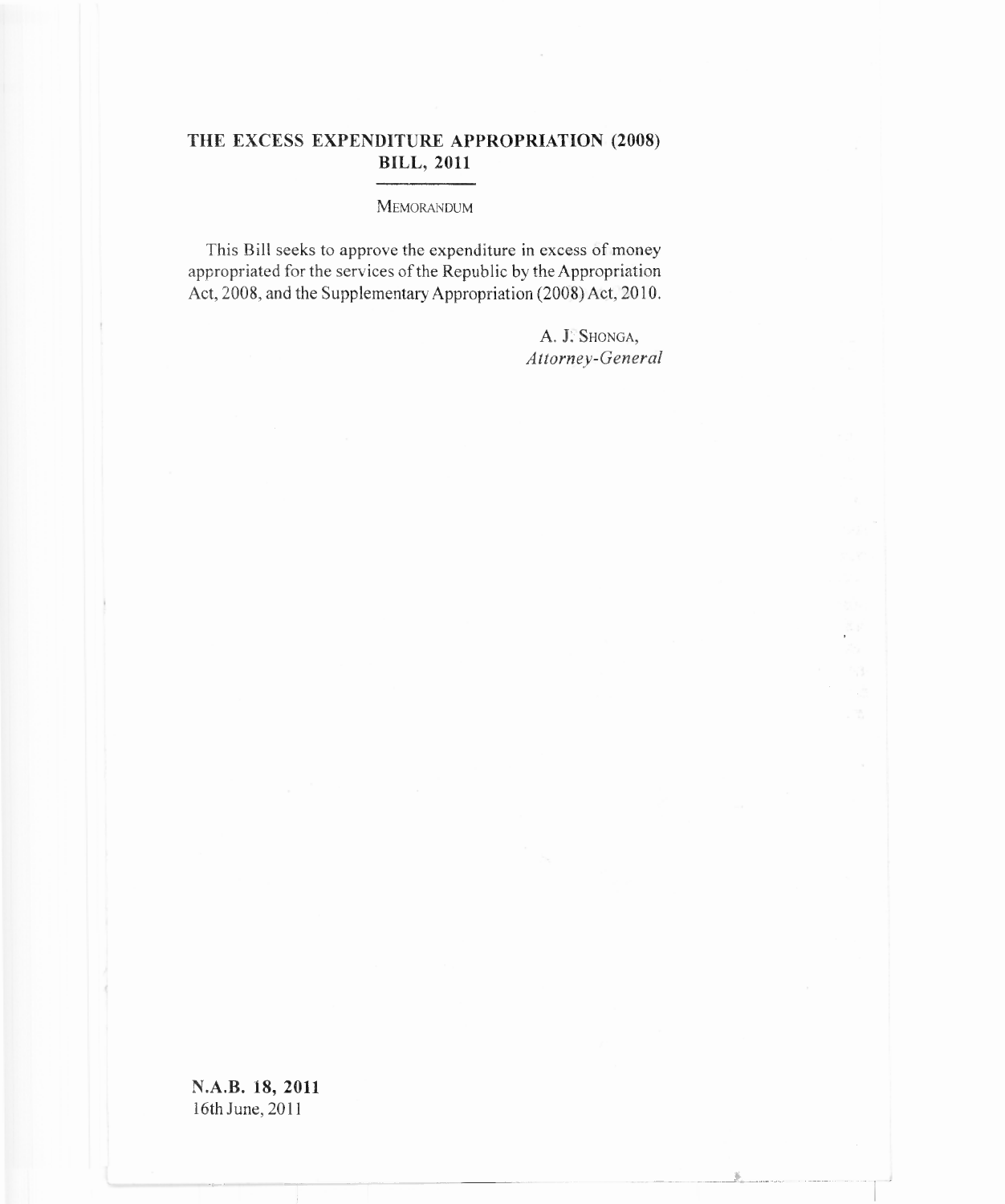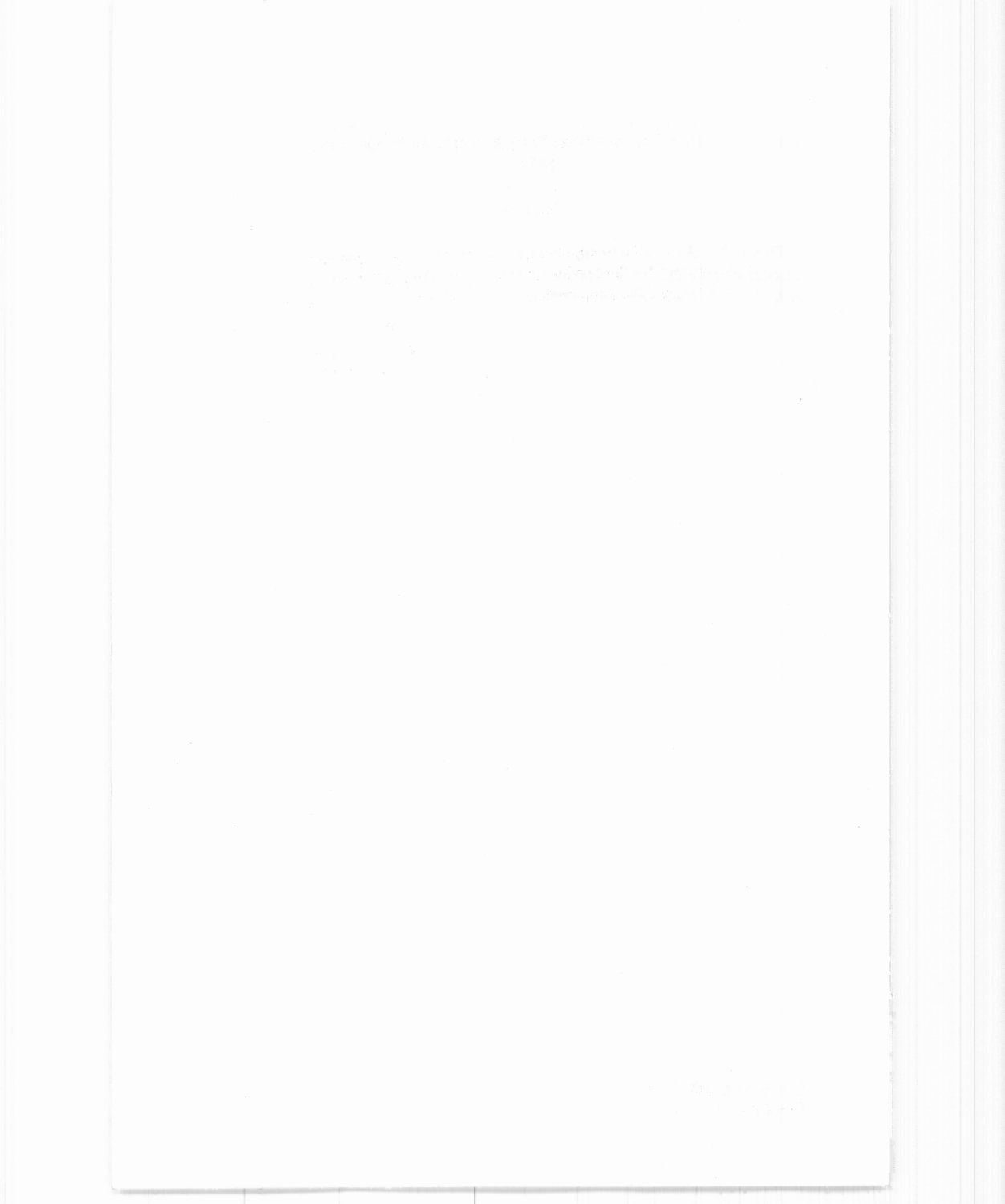# **A BILL**

#### ENTITLED

**An Act to approve the excess expenditure of moneys aggregating two hundred and fifty-eight billion, eight hundred and forty-six million, three hundred and ninetyeight thousand and two hundred and eighty-three kwacha.**

ENACTED by the Parliament of Zambia. Enactment

1. This Act may be cited as the Excess Expenditure Short title Appropriation (2008) Act, 2011.

2. The expenditure on the services of the Republic during the Excess 5 financial year which ended on 31st December, 2008, of the moneys indicated in respect of the services in the third column of the Schedule, being expenditure in excess of the moneys appropriated Act No. 5 of for the services by the Appropriation Act 2008 and the 2008 for the services by the Appropriation Act, 2008, and the Supplementary Appropriation (2008) Act, 2010, is hereby approved. Act No. 11

approval expenditure

of 2010

**N.A.B. 18, 2011**